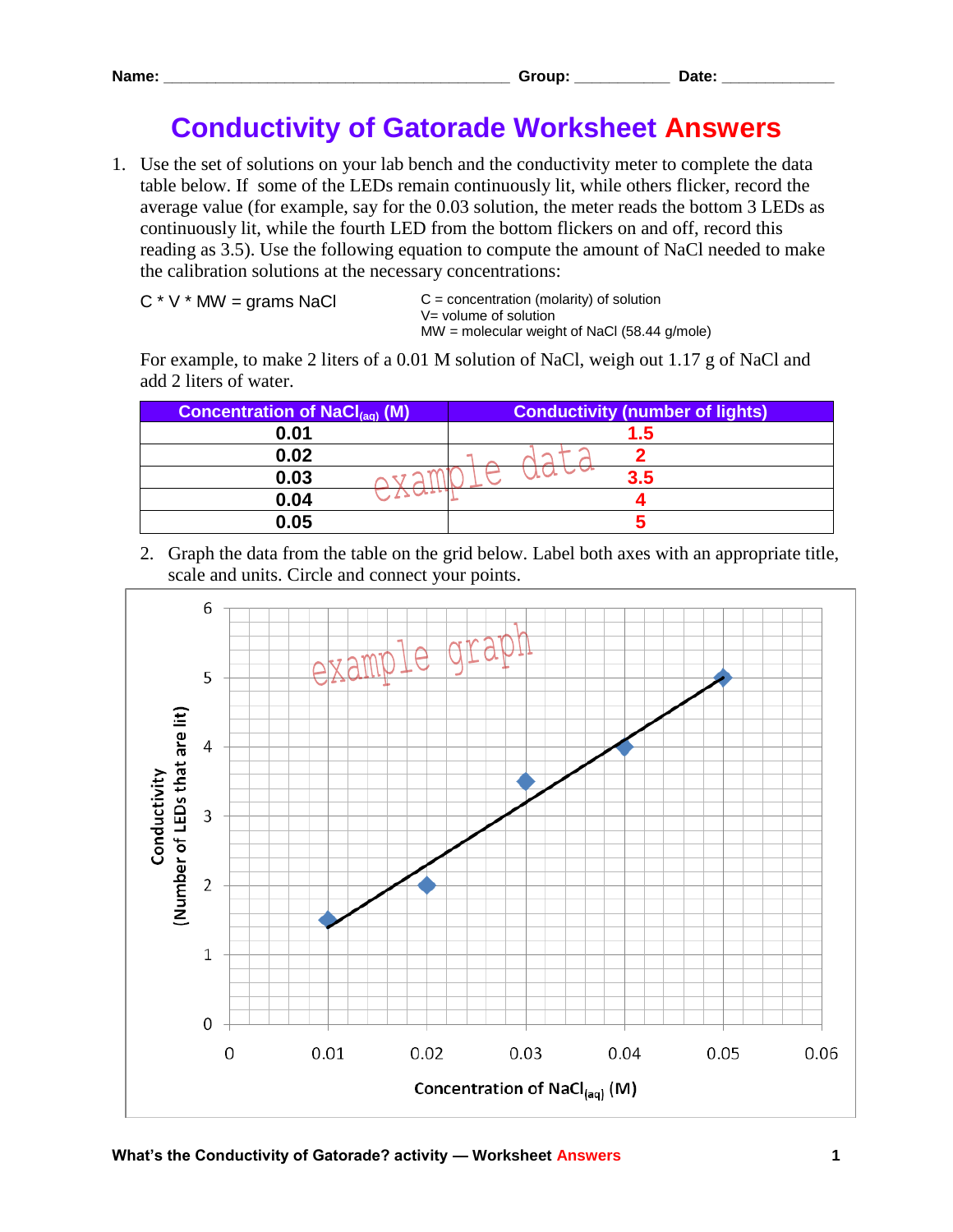3. Explain, in terms of particles, why NaCl(aq) conducts electricity.

When NaCl dissolves in water, it dissociates into ions (Na<sup>+</sup> and Cl<sup>-</sup>) which conduct electricity.

4. Based on your graph, what is the relationship between the concentration of the solution and the conductivity?

As the concentration of salt increases, the conductivity of the solution also increases.

5. Explain how you could use your graph to find the concentration of an unknown aqueous solution of NaCl.

The concentration of an unknown solution of NaCl, can be discerned by matching up its conductivity reading with the corresponding concentration using a best fit line of the data points.

6. Use your graph to determine the concentration of the unknown NaCl solution located at the front of the room. Make sure to include units.

Answer depends on NaCl solution provided by teacher.

7. How accurate is the concentration you recorded for the unknown NaCl solution? (Hint: What are some limitations of the conductivity meters?)

Any concentration that is greater than 0.05M NaCl will yield a reading of 5 LEDs, so it is unclear what true concentration is. The same is true for concentrations that yield 0 LEDs.

8. Complete the table below for the different flavors of Gatorade. Use your conductivity meter and your graph.

| <b>Gatorade Flavor / Color</b> | <b>Conductivity</b><br>(number of lights) | <b>Concentration of ions</b><br>(M) |
|--------------------------------|-------------------------------------------|-------------------------------------|
| blue                           |                                           | 0.0275                              |
| vellow                         |                                           | 0.0275                              |
| red                            | 3.5                                       | 0.03                                |

- 9. Answer the following based on the Gatorade data in #8:
	- a. Which flavor/color of Gatorade has the greatest concentration of dissolved ions? They are all the same.
	- b. Which flavor/color of Gatorade has the lowest concentration of dissolved ions? They are all the same.